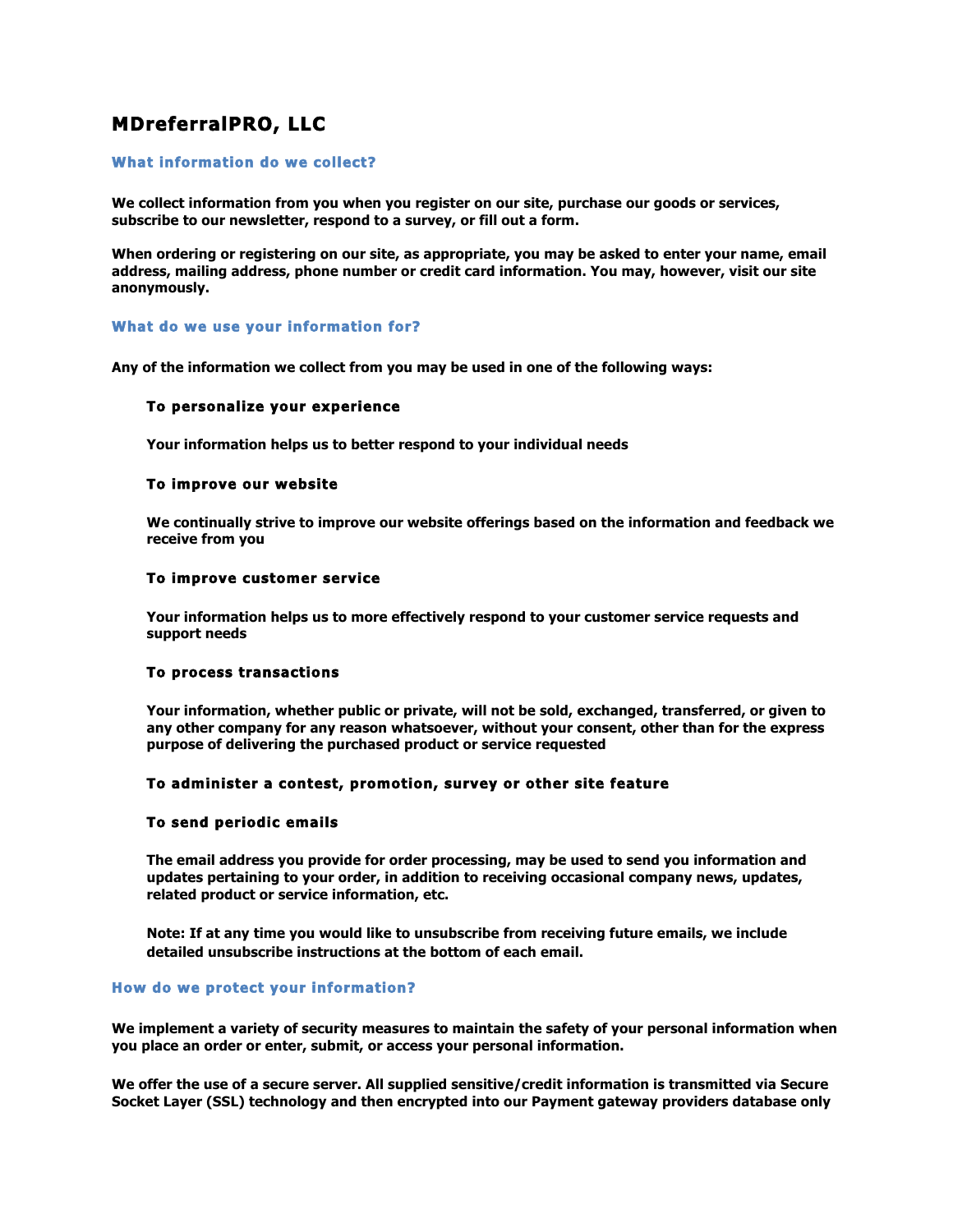**to be accessible by those authorized with special access rights to such systems, and are required to keep the information confidential.**

**After a transaction, your private information (credit cards, social security numbers, financials, etc.) will not be stored on our servers.**

#### **Do we use cookies?**

**Yes. Cookies are small files that a site or its service provider transfers to your computer's hard drive through your Web browser (if you allow) that enables the sites or service providers systems to recognize your browser and capture and remember certain information**

**We use cookies to understand and save your preferences for future visits and compile aggregate data about site traffic and site interaction so that we can offer better site experiences and tools in the future. We may contract with third-party service providers to assist us in better understanding our site visitors. These service providers are not permitted to use the information collected on our behalf except to help us conduct and improve our business.**

#### **Do we disclose any information to outside parties?**

**We do not sell, trade, or otherwise transfer to outside parties your personally identifiable information. This does not include trusted third parties who assist us in operating our website, conducting our business, or servicing you, so long as those parties agree to keep this information confidential. We may also release your information when we believe release is appropriate to comply with the law, enforce our site policies, or protect ours or others rights, property, or safety. However, non-personally identifiable visitor information may be provided to other parties for marketing, advertising, or other uses.**

## **Third party links**

**Occasionally, at our discretion, we may include or offer third party products or services on our website. These third party sites have separate and independent privacy policies. We therefore have no responsibility or liability for the content and activities of these linked sites. Nonetheless, we seek to protect the integrity of our site and welcome any feedback about these sites.**

#### **California Online Privacy Protection Act Compliance**

**Because we value your privacy we have taken the necessary precautions to be in compliance with the California Online Privacy Protection Act. We therefore will not distribute your personal information to outside parties without your consent.**

**As part of the California Online Privacy Protection Act, all users of our software may make any changes to their information at anytime by logging into MDreferralPRO and going to the "User Account" page.**

#### **Childrens Online Privacy Protection Act Compliance**

**We are in compliance with the requirements of COPPA (Childrens Online Privacy Protection Act), we do not collect any information from anyone under 13 years of age. Our website, products and services are all directed to people who are at least 13 years old or older.**

#### **Online Privacy Policy Only**

**This online privacy policy applies only to information collected through our website and not to information collected offline.**